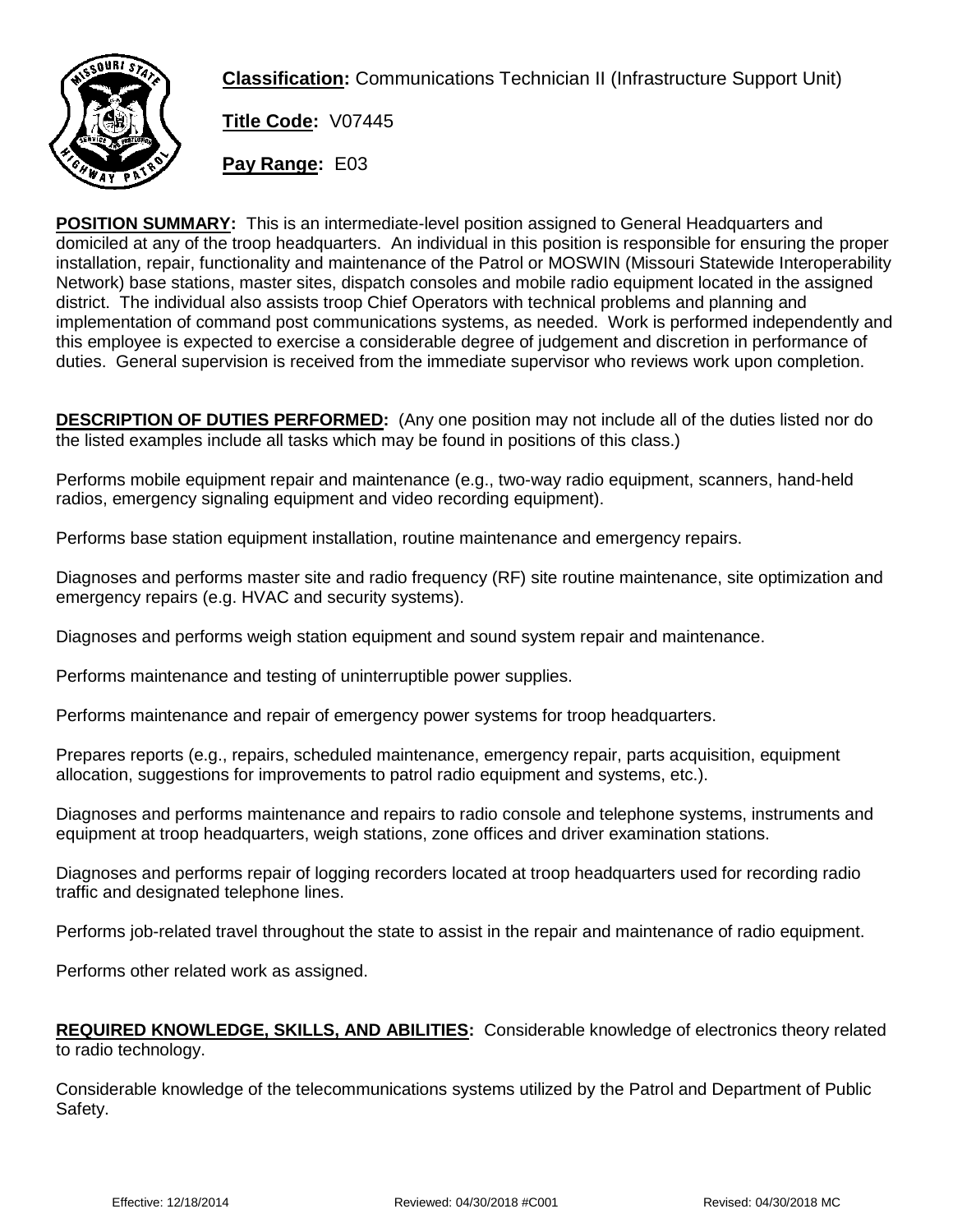## **Classification:** Communications Technician II (Infrastructure Support Unit) Page 2

Considerable knowledge of the policies and procedures of the ISU, Operations and Training Unit (OTU) and the User Support Unit (USU) of the Communications Division and how they cooperatively support the general responsibilities of the division.

Considerable knowledge of computer networking and internet protocol (IP) schemes, routers and swtiches.

Considerable skill and knowledge necessary to work with all voltage electrical systems.

Considerable skill and knowledge of environmental monitoring systems, scada systems and various other low voltage systems.

Considerable skill and knowledge in the use of hand tools, multimeter, service monitor, test sets, soldering equipment, electric drill, power meters, and oscilloscopes.

Considerable skill and knowledge of basic computer networking principles, ethernet wiring, cellular /wi-fi networks, etc.

Possess successful time management techniques and organizational skills.

Ability to respond quickly and effectively in critical situations.

Ability to comprehend complex electronic equipment maintenance manuals and schematics.

Ability to design, install, maintain and repair security systems and access control systems at various facilities (e.g. video surveillance systems).

Ability to identify, diagnose and repair electronic equipment, as well as manage multiple systems on a statewide platform.

Ability to understand various software programs, basic scripts and graphical user interfaces.

Ability to perform job-related travel, as requested.

Ability to lift radio equipment and tools necessary for repair.

Ability to gather, assemble, correlate and analyze facts to be incorporated into reports.

Ability to work closely with others in a cooperative team effort and display leadership abilities, as necessary.

Ability to make decisions in accordance with laws, policies, procedures, regulations and apply these to work problems.

Ability to respond at any time and work long hours without taking a break, possibly in inclement and hazardous weather conditions.

Ability to work with highly sensitive information and in confidential and sensitive areas (e.g. troop evidence rooms, crime laboratories, explosive materials areas, etc.) in a confidential and professional manner.

Ability to handle restricted and confidential information in a professional manner and maintain the information as such.

Ability to communicate in English clearly and concisely, both orally and in writing.

Ability to establish and maintain harmonious working relations with others.